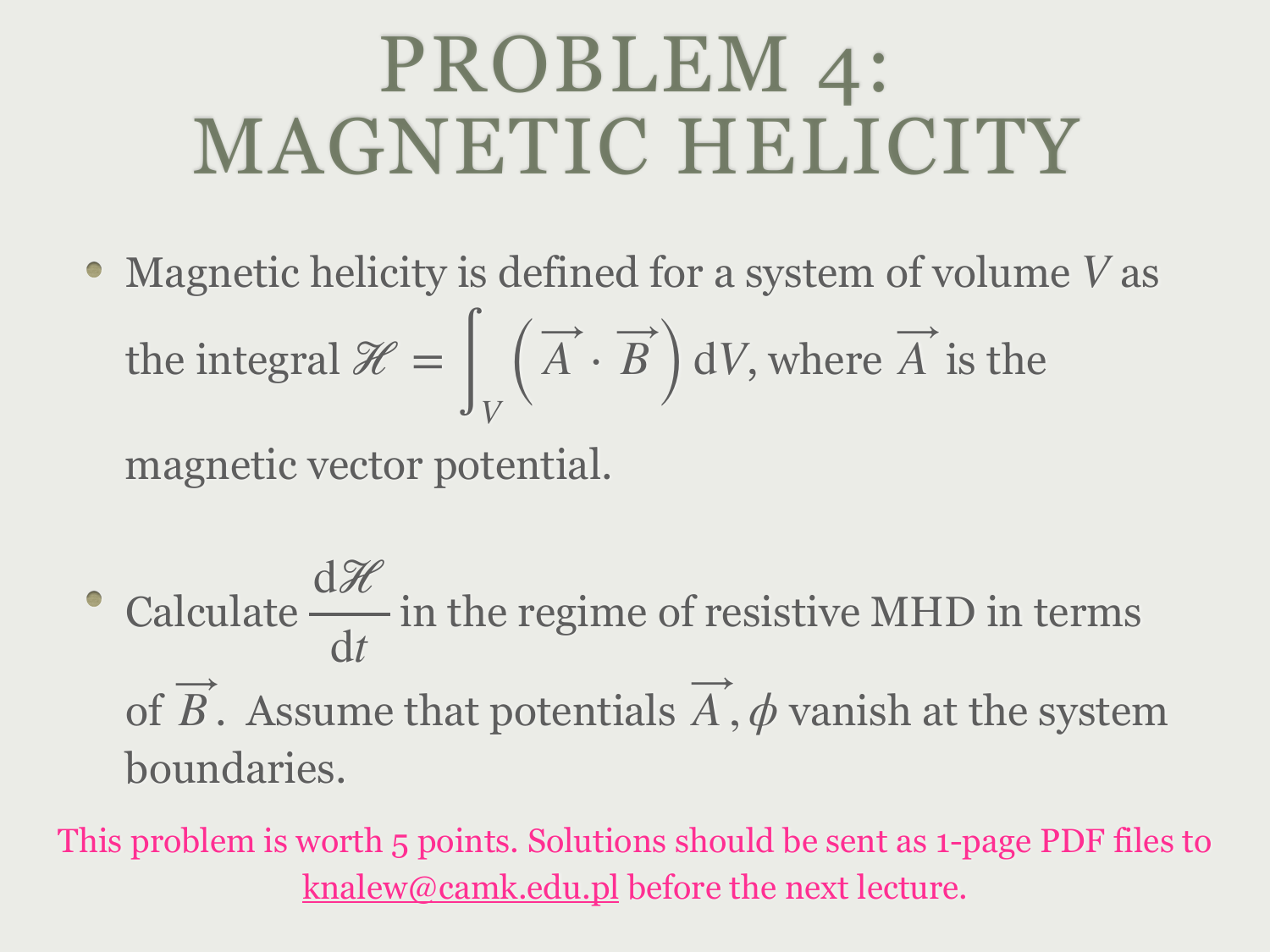## VARIATION OF *A* ⋅ *B*

• 
$$
\mathcal{H} = \int_{V} (\overrightarrow{A} \cdot \overrightarrow{B}) dV = \int_{V} \left[ \overrightarrow{A} \cdot (\overrightarrow{\nabla} \times \overrightarrow{A}) \right] dV
$$

• 
$$
\frac{\partial B}{\partial t} = -\overrightarrow{\nabla} \times \overrightarrow{E}
$$
 Maxwell-Faraday equation

• 
$$
\frac{\partial A}{\partial t} = -\vec{E} - \vec{\nabla} \phi
$$
 electric field in terms of potentials  $\vec{A}$ ,  $\phi$ 

$$
\frac{\partial}{\partial t} \left( \overrightarrow{A} \cdot \overrightarrow{B} \right) = \frac{\partial \overrightarrow{A}}{\partial t} \cdot \overrightarrow{B} + \overrightarrow{A} \cdot \frac{\partial \overrightarrow{B}}{\partial t} = -\overrightarrow{E} \cdot \overrightarrow{B} - \overrightarrow{B} \cdot \overrightarrow{\nabla} \phi - \overrightarrow{A} \cdot \left( \overrightarrow{\nabla} \times \overrightarrow{E} \right)
$$

• One can identify a divergence term:  
\n
$$
\vec{\nabla} \cdot (\vec{A} \times \vec{E} - \phi \vec{B}) = \vec{E} \cdot \vec{B} - \vec{B} \cdot \vec{\nabla} \phi - \vec{A} \cdot (\vec{\nabla} \times \vec{E})
$$

$$
\bullet \ \frac{\partial}{c \partial t} \left( \overrightarrow{A} \cdot \overrightarrow{B} \right) = -2\overrightarrow{E} \cdot \overrightarrow{B} + \overrightarrow{\nabla} \cdot \left( \overrightarrow{A} \times \overrightarrow{E} - \phi \overrightarrow{B} \right)
$$